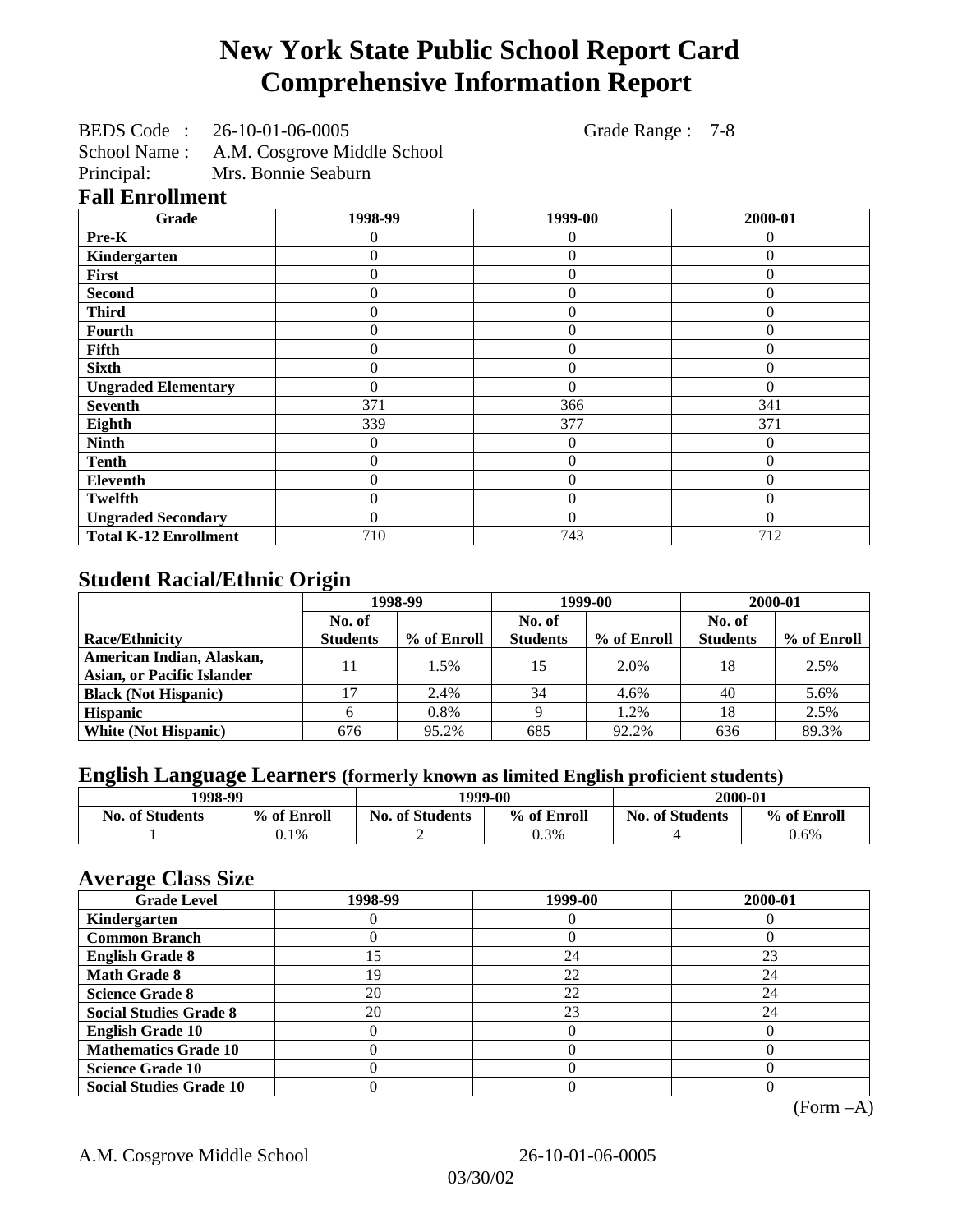## **District Need to Resource Capacity Category**

| <b>N/RC Category</b> | <b>Description</b>                                                  |
|----------------------|---------------------------------------------------------------------|
|                      | This is a school district with average student needs in relation to |
|                      | district resource capacity.                                         |

#### **Similar School Group and Description**

| <b>Similar School Group</b> | <b>Description</b>                                                     |
|-----------------------------|------------------------------------------------------------------------|
|                             | All schools in this group are middle level schools in school districts |
|                             | with average student needs in relation to district resource capacity.  |
|                             | The schools in this group are in the lower range of student needs for  |
|                             | middle level schools in these districts.                               |

**All schools within the same N/RC category are divided into three similar groups defined by the percentage of students in the school who are eligible for the free lunch program and/or who are English Language Learners (formerly known as Limited English proficient).**

#### **Attendance and Suspension**

|                               | 1997-98<br>$%$ of<br>No. of |                |                  | 1998-99 | 1999-00          |         |
|-------------------------------|-----------------------------|----------------|------------------|---------|------------------|---------|
|                               |                             |                | $%$ of<br>No. of |         | $%$ of<br>No. of |         |
|                               | <b>Students</b>             | <b>Enroll.</b> | <b>Students</b>  | Enroll. | <b>Students</b>  | Enroll. |
| <b>Annual Attendance Rate</b> |                             | 96.3%          |                  | 96.7%   |                  | 96.3%   |
| <b>Student Suspensions</b>    | 40                          | 5.8%           |                  | 3.8%    |                  | 2.3%    |

### **Student Socioeconomic and Stability Indicators (Percent of Enrollment)**

|                          | 1998-99 | 1999-00 | 2000-01 |
|--------------------------|---------|---------|---------|
| <b>Free Lunch</b>        | 8.9%    | 7.8%    | 7.6%    |
| <b>Reduced Lunch</b>     | 5.6%    | 7.0%    | 7.0%    |
| <b>Public Assistance</b> | 11-20%  | 1-10%   | 1-10%   |
| <b>Student Stability</b> | 91-100% | 95%     | 97%     |

#### **Staff Counts**

| <b>Staff</b>                            | 2000-01 |
|-----------------------------------------|---------|
| <b>Total Teachers</b>                   | 62      |
| <b>Total Other Professional Staff</b>   |         |
| <b>Total Paraprofessionals</b>          |         |
| <b>Teaching out of Certification *</b>  |         |
| <b>Teachers with Temporary Licenses</b> |         |

\*Teaching out of certification more than on an incidental basis.

(Form –B)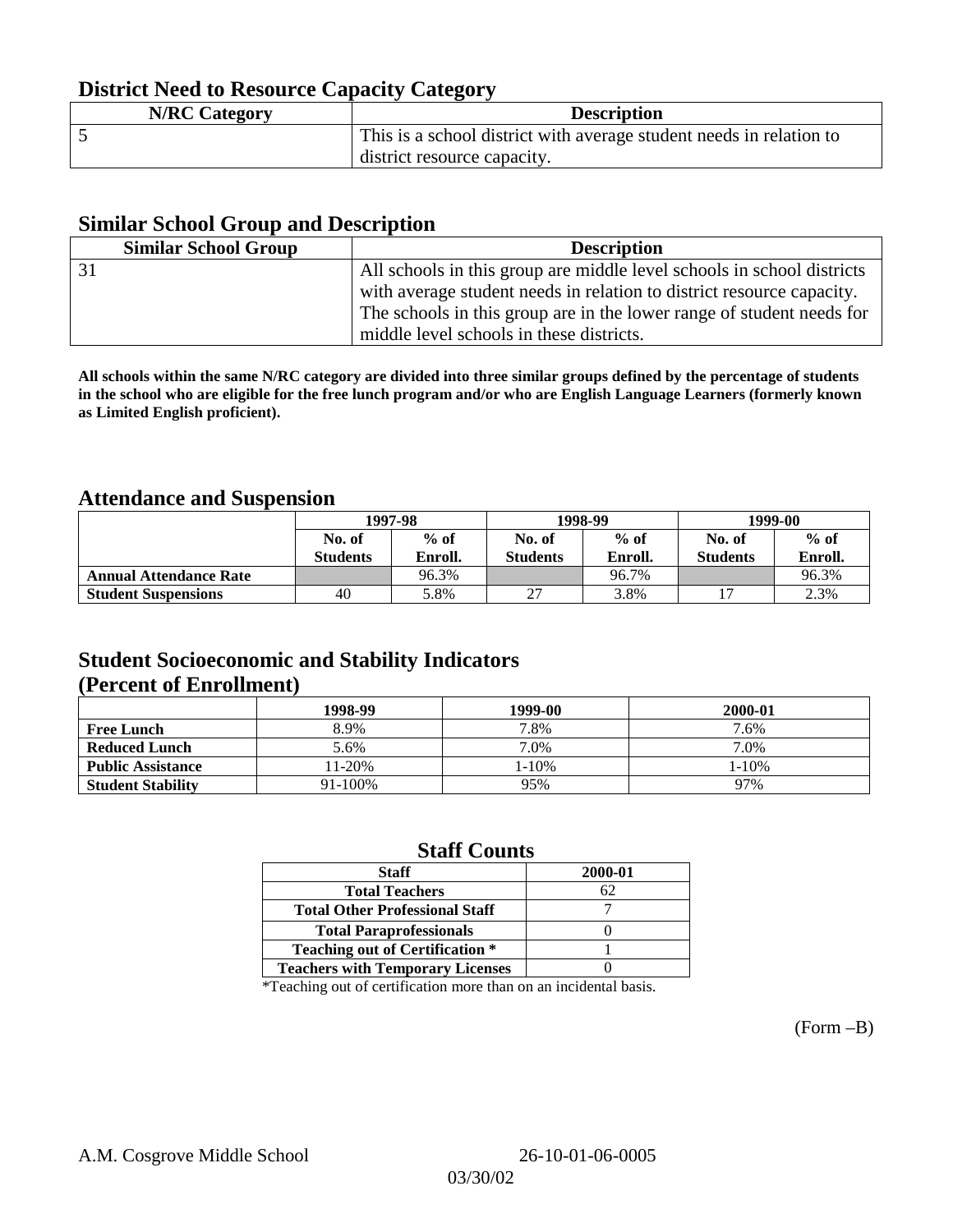## **Second Language Proficiency Examinations**

|                |            | 1998-99   |                   | 1999-00   | 2000-01           |           |
|----------------|------------|-----------|-------------------|-----------|-------------------|-----------|
| <b>Test</b>    | No. Tested | % Passing | <b>No. Tested</b> | % Passing | <b>No. Tested</b> | % Passing |
| French         |            | 97%       | 67                | 96%       | 83                | 98%       |
| <b>German</b>  |            | 0%        |                   | 0%        |                   | 0%        |
| <b>Italian</b> |            | 0%        |                   | $0\%$     |                   | 0%        |
| Latin          |            | 0%        |                   | 0%        |                   | 0%        |
| <b>Spanish</b> | 198        | 98%       | 223               | 95%       | 215               | 98%       |

#### **General Education Students**

#### **Students with Disabilities**

|                | 1998-99    |           |                   | 1999-00   | 2000-01    |           |
|----------------|------------|-----------|-------------------|-----------|------------|-----------|
| <b>Test</b>    | No. Tested | % Passing | <b>No. Tested</b> | % Passing | No. Tested | % Passing |
| French         | NA         | NA        |                   |           |            |           |
| <b>German</b>  | NA         | NA        |                   | 0%        |            | 0%        |
| <b>Italian</b> | <b>NA</b>  | NA        |                   | 0%        |            | 0%        |
| Latin          | NA         | NA        |                   | $0\%$     |            | 0%        |
| <b>Spanish</b> | <b>NA</b>  | NA        |                   | 100%      | 16         | 94%       |

**School reports contain data for students with disabilities for the 1999-00 and 2000-01 school years only because of changes in data collection procedures; 1998-99 data do not appear. District reports contain data for all students with disabilities enrolled in the district for the 1998-99, 1999-00 and 2000-01 school years.**

 $(Form - D)$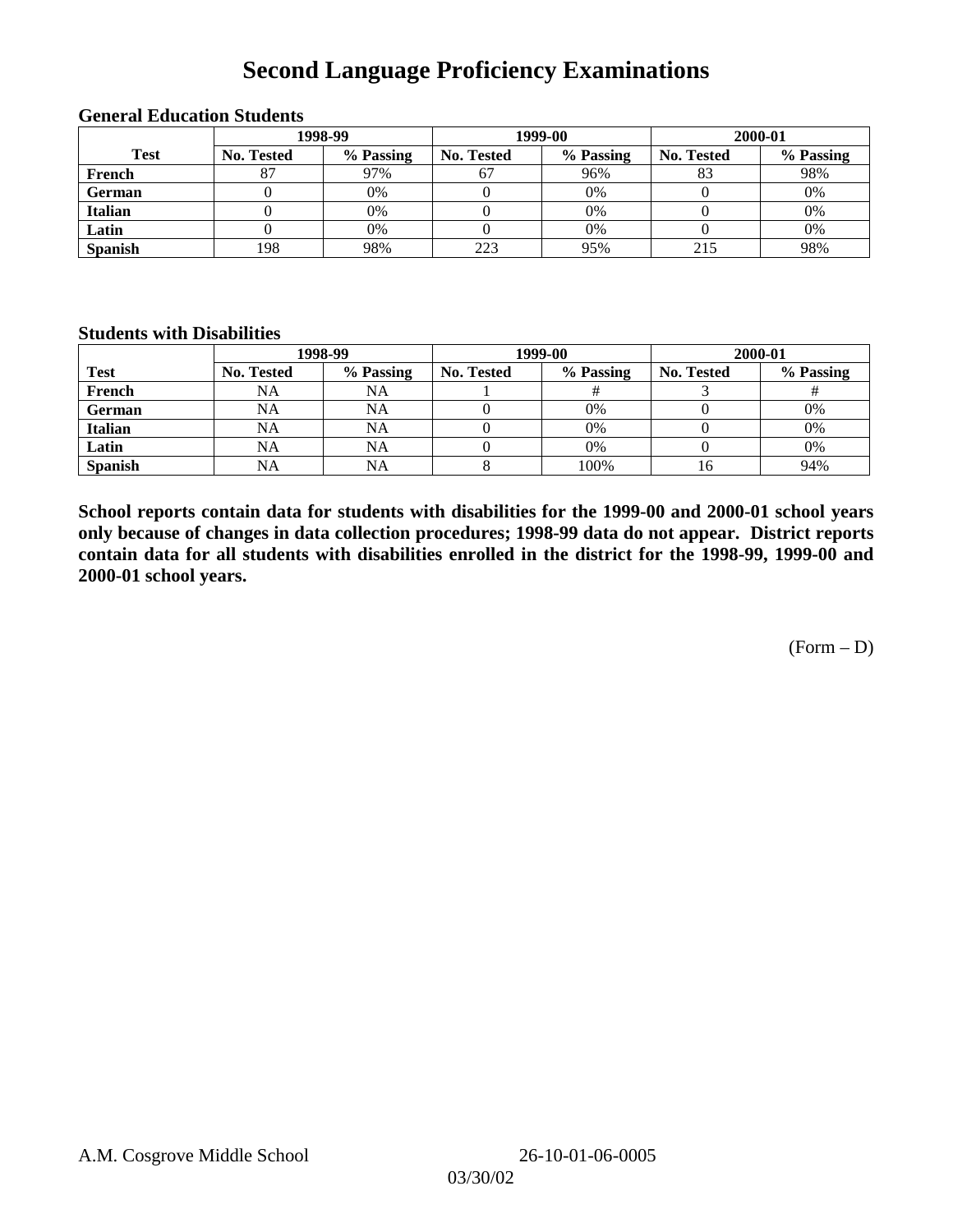# **Regents Examinations**

|                                                             | <b>All Students</b> |                  | <b>Students with Disabilities</b> |                  |                  |                  |  |  |
|-------------------------------------------------------------|---------------------|------------------|-----------------------------------|------------------|------------------|------------------|--|--|
|                                                             | 1999                | 2000             | 2001                              | 1999             | 2000             | 2001             |  |  |
| <b>Comprehensive English</b>                                |                     |                  |                                   |                  |                  |                  |  |  |
| Number Tested                                               | $\theta$            | $\Omega$         | $\boldsymbol{0}$                  | $\boldsymbol{0}$ | $\boldsymbol{0}$ | $\boldsymbol{0}$ |  |  |
| Number scoring 55 to 100                                    | $\boldsymbol{0}$    | $\boldsymbol{0}$ | $\boldsymbol{0}$                  | $\mathbf{0}$     | $\mathbf{0}$     | $\mathbf{0}$     |  |  |
| Number scoring 65 to 100                                    | $\overline{0}$      | $\overline{0}$   | $\overline{0}$                    | $\overline{0}$   | $\overline{0}$   | $\mathbf{0}$     |  |  |
| Number scoring 85 to 100                                    | $\overline{0}$      | $\overline{0}$   | $\overline{0}$                    | $\overline{0}$   | $\overline{0}$   | $\Omega$         |  |  |
| Percentage of Tested Scoring 55-100                         | 0%                  | 0%               | 0%                                | 0%               | 0%               | 0%               |  |  |
| Percentage of Tested Scoring 65-100                         | 0%                  | 0%               | 0%                                | 0%               | 0%               | 0%               |  |  |
| Percentage of Tested Scoring 85-100                         | 0%                  | 0%               | 0%                                | 0%               | 0%               | 0%               |  |  |
|                                                             |                     | Math I           |                                   |                  |                  |                  |  |  |
| <b>Number Tested</b>                                        | 83                  | $\boldsymbol{0}$ | $\boldsymbol{0}$                  | $\boldsymbol{0}$ | $\boldsymbol{0}$ | $\boldsymbol{0}$ |  |  |
| Number scoring 55 to 100                                    | 83                  | $\overline{0}$   | $\overline{0}$                    | $\overline{0}$   | $\mathbf{0}$     | $\mathbf{0}$     |  |  |
| Number scoring 65 to 100                                    | 83                  | $\mathbf{0}$     | $\mathbf{0}$                      | $\overline{0}$   | $\mathbf{0}$     | $\mathbf{0}$     |  |  |
| Number scoring 85 to 100                                    | $\overline{69}$     | $\overline{0}$   | $\overline{0}$                    | $\overline{0}$   | $\overline{0}$   | $\overline{0}$   |  |  |
| Percentage of Tested Scoring 55-100                         | 100%                | 0%               | 0%                                | $0\%$            | 0%               | 0%               |  |  |
| Percentage of Tested Scoring 65-100                         | 100%                | 0%               | 0%                                | 0%               | 0%               | 0%               |  |  |
| Percentage of Tested Scoring 85-100                         | 83%                 | 0%               | 0%                                | $0\%$            | 0%               | 0%               |  |  |
|                                                             |                     | Math A           |                                   |                  |                  |                  |  |  |
| Number Tested                                               | $\boldsymbol{0}$    | $\theta$         | $\boldsymbol{0}$                  | $\boldsymbol{0}$ | $\boldsymbol{0}$ | $\boldsymbol{0}$ |  |  |
| Number scoring 55 to 100                                    | $\boldsymbol{0}$    | $\boldsymbol{0}$ | $\overline{0}$                    | $\overline{0}$   | $\overline{0}$   | $\boldsymbol{0}$ |  |  |
| Number scoring 65 to 100                                    | $\mathbf{0}$        | $\mathbf{0}$     | $\mathbf{0}$                      | $\overline{0}$   | $\mathbf{0}$     | $\boldsymbol{0}$ |  |  |
| Number scoring 85 to 100                                    | $\overline{0}$      | $\overline{0}$   | $\mathbf{0}$                      | $\overline{0}$   | $\mathbf{0}$     | $\mathbf{0}$     |  |  |
| Percentage of Tested Scoring 55-100                         | 0%                  | 0%               | 0%                                | 0%               | 0%               | 0%               |  |  |
| Percentage of Tested Scoring 65-100                         | 0%                  | 0%               | $\overline{0\%}$                  | $\overline{0\%}$ | $\overline{0\%}$ | $\overline{0\%}$ |  |  |
| Percentage of Tested Scoring 85-100                         | 0%                  | 0%               | 0%                                | 0%               | 0%               | 0%               |  |  |
| Global Studies (last administered January 2000)             |                     |                  |                                   |                  |                  |                  |  |  |
| Number Tested                                               | $\boldsymbol{0}$    | $\boldsymbol{0}$ |                                   | $\mathbf{0}$     | $\boldsymbol{0}$ |                  |  |  |
| Number scoring 55 to 100                                    | $\overline{0}$      | $\overline{0}$   |                                   | $\overline{0}$   | $\overline{0}$   |                  |  |  |
| Number scoring 65 to 100                                    | $\mathbf{0}$        | $\mathbf{0}$     |                                   | $\theta$         | $\mathbf{0}$     |                  |  |  |
| Number scoring 85 to 100                                    | $\overline{0}$      | $\mathbf{0}$     |                                   | $\overline{0}$   | $\mathbf{0}$     |                  |  |  |
| Percentage of Tested Scoring 55-100                         | 0%                  | 0%               |                                   | 0%               | 0%               |                  |  |  |
| Percentage of Tested Scoring 65-100                         | 0%                  | 0%               |                                   | $0\%$            | 0%               |                  |  |  |
| Percentage of Tested Scoring 85-100                         | 0%                  | $\overline{0\%}$ |                                   | 0%               | 0%               |                  |  |  |
| Global History and Geography (first administered June 2000) |                     |                  |                                   |                  |                  |                  |  |  |
| Number Tested                                               |                     | 0                | $\overline{0}$                    |                  | $\theta$         | $\mathbf{0}$     |  |  |
| Number scoring 55 to 100                                    |                     | $\boldsymbol{0}$ | $\overline{0}$                    |                  | $\boldsymbol{0}$ | $\boldsymbol{0}$ |  |  |
| Number scoring 65 to 100                                    |                     | $\mathbf{0}$     | $\overline{0}$                    |                  | $\overline{0}$   | $\boldsymbol{0}$ |  |  |
| Number scoring 85 to 100                                    |                     | $\overline{0}$   | $\overline{0}$                    |                  | $\overline{0}$   | $\overline{0}$   |  |  |
| Percentage of Tested Scoring 55-100                         |                     | 0%               | 0%                                |                  | 0%               | 0%               |  |  |
| Percentage of Tested Scoring 65-100                         |                     | 0%               | 0%                                |                  | 0%               | 0%               |  |  |
| Percentage of Tested Scoring 85-100                         |                     | 0%               | 0%                                |                  | 0%               | 0%               |  |  |

 $(Form - G)$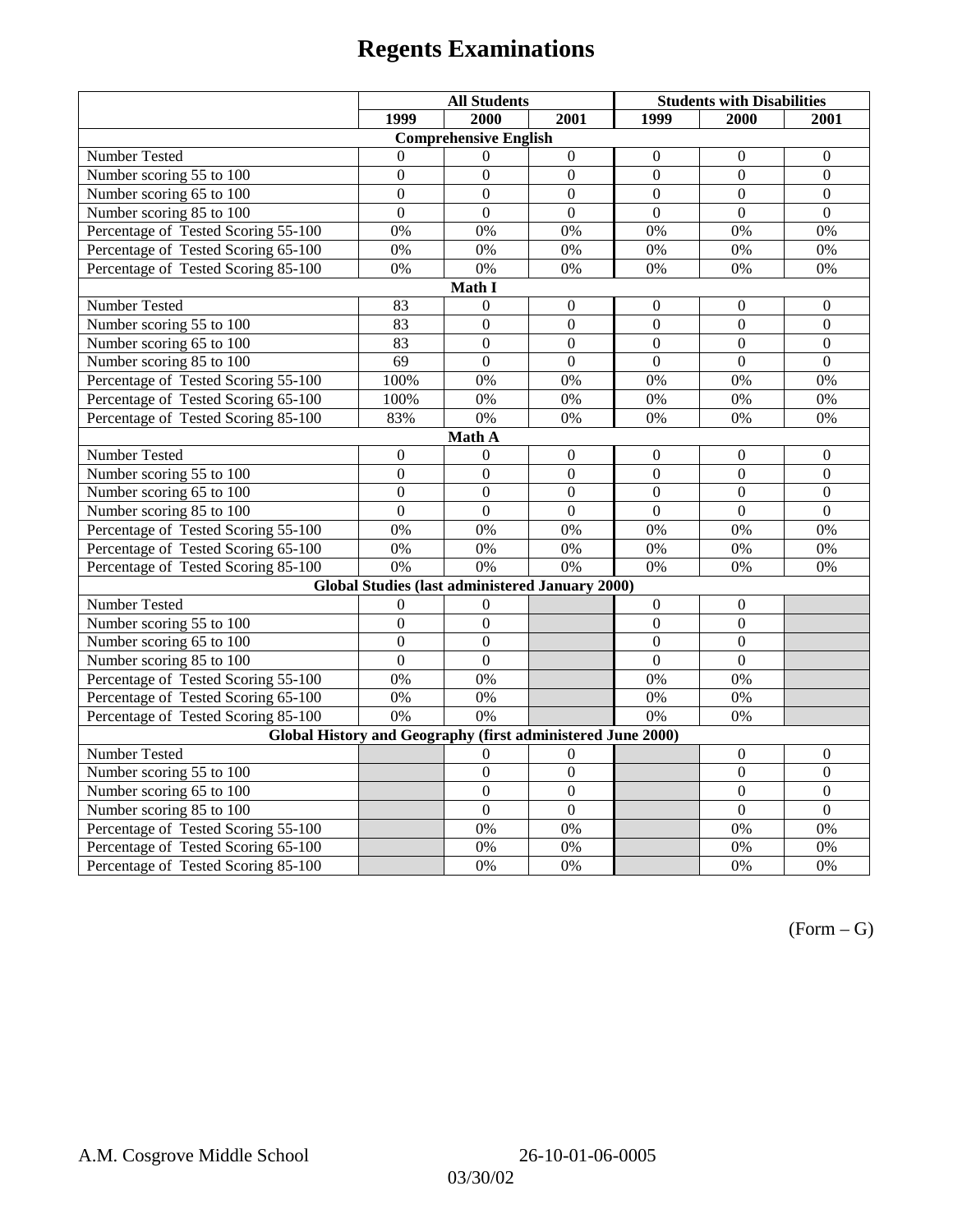# **Average Grade Enrollment**

#### **All Students**

| Year | Grade 9<br><b>Enrollment</b><br>(June) | Grade 10<br><b>Enrollment</b><br>(June) | Grade 11<br><b>Enrollment</b><br>(June) | Grade 12<br><b>Enrollment</b><br>(June) | $AGE^*$ |
|------|----------------------------------------|-----------------------------------------|-----------------------------------------|-----------------------------------------|---------|
| 1999 |                                        |                                         |                                         |                                         | 335     |
| 2000 |                                        |                                         |                                         |                                         | 368     |
| 2001 |                                        |                                         |                                         |                                         | 363     |

\* In schools with no grade 9 - 12 enrollment, AGE is the grade 8 enrollment

#### **Students with Disabilities**

| Year | Grade 9<br><b>Enrollment</b><br>(June) | Grade 10<br><b>Enrollment</b><br>(June) | Grade 11<br><b>Enrollment</b><br>(June) | Grade 12<br><b>Enrollment</b><br>(June) | $AGE^*$ |
|------|----------------------------------------|-----------------------------------------|-----------------------------------------|-----------------------------------------|---------|
| 1999 |                                        |                                         |                                         |                                         |         |
| 2000 |                                        |                                         |                                         |                                         | 47      |
| 2001 |                                        |                                         |                                         |                                         | 39      |

\* In schools with no grade 9 - 12 enrollment, AGE is the grade 8 enrollment

(Form – I)